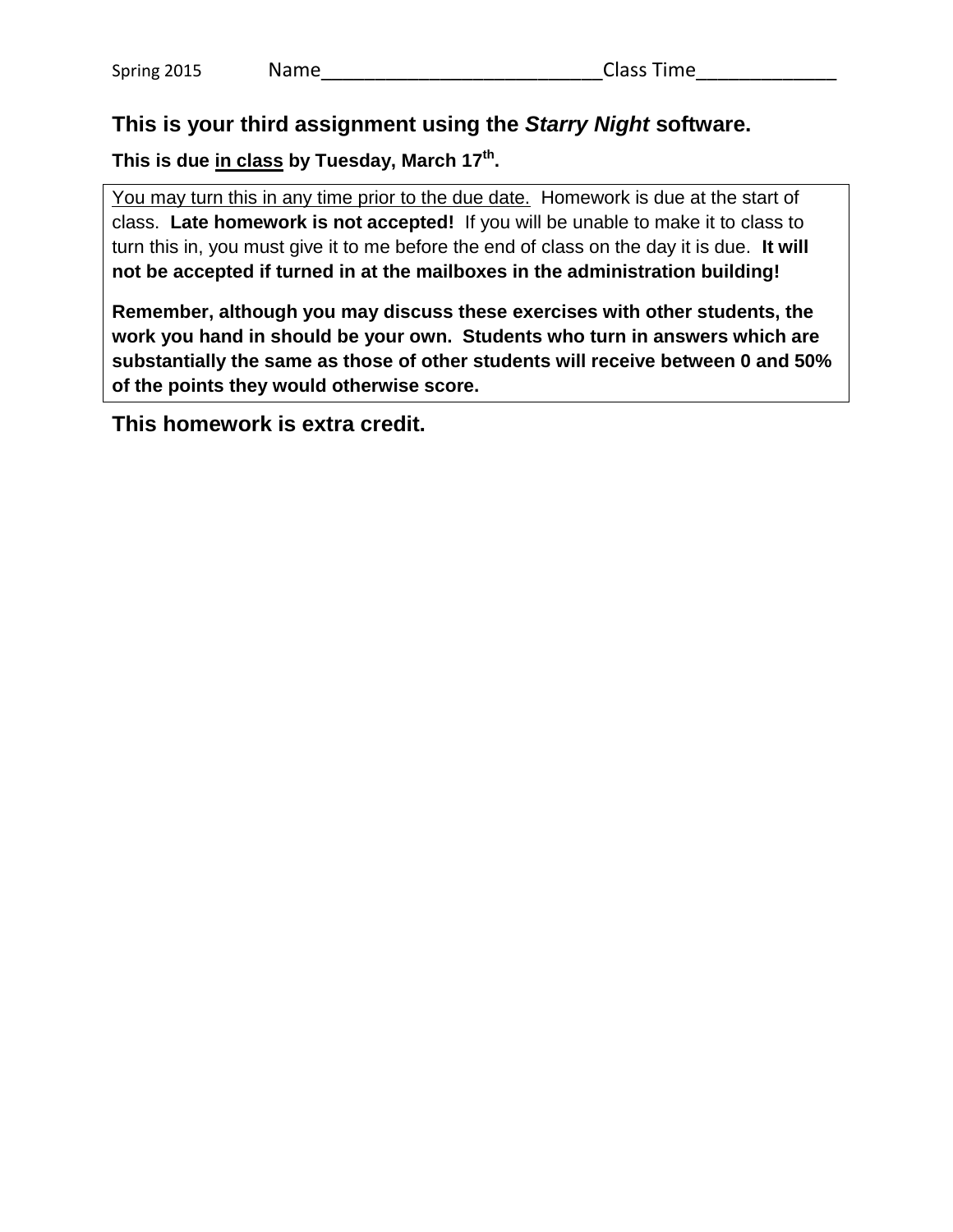**Exercise A2: Earth's Revolution around the Sun.** In this exercise you will see how the part of the sky which is visible at night changes as the Earth orbits the Sun in its yearly cycle.

## Open the **SkyGuide** pane, and navigate to **Student Exercises > A: Earth, Moon and Sun > A2: Earth's Revolution Around the Sun**

**Question 1a: Go to 1: Night sky changes daily.** You see the star Vega on the meridian, which is defined to be directly south. East is to the left, and west is to the right. Note the time. Advance the time by one **day** (exactly 24 hours). You can do this with the "step time forward" button ( $\blacktriangleright$ ) which is set to one day increments at this point. You can also highlight the day of the month and use the up/down arrow keys on the keyboard to advance the day. After advancing time by one day, is Vega back to the same spot on the meridian; is it east of the meridian; or is it west of the meridian?

**Question 1b**: Highlight the "minutes" in the "Time and Date" area and step time forward or backward in one minute steps (using the up/down arrow keys on the keyboard) or change the "Time Flow Rate" to "minutes" and use the "step time forward" button ( $\blacktriangleright$ ) or its reverse (◄▌) until Vega is approximately on the meridian. By how many minutes did you have to change the time? Earlier or later?

**Question 1c**: The times of rising and setting will undergo the same daily change as the time of meridian crossing. Based on your answers to the questions above, do stars rise and set earlier or later each day? [Hint: in 1b, does Vega cross the meridian earlier or later each day?]

**Question 1d:** The time for any fixed point on the sky to return to the meridian is known as a sidereal day (the day by the stars). It is different from the time for the Sun to cross the meridian, the solar day. The solar day differs from the sidereal day because the Earth is orbiting the Sun; you will learn about the solar day in the next exercise. (1) Based on when Vega crosses the meridian the second time is the sidereal day longer or shorter than the solar day. (2) What is the approximate length of the sidereal day (in hours and minutes)?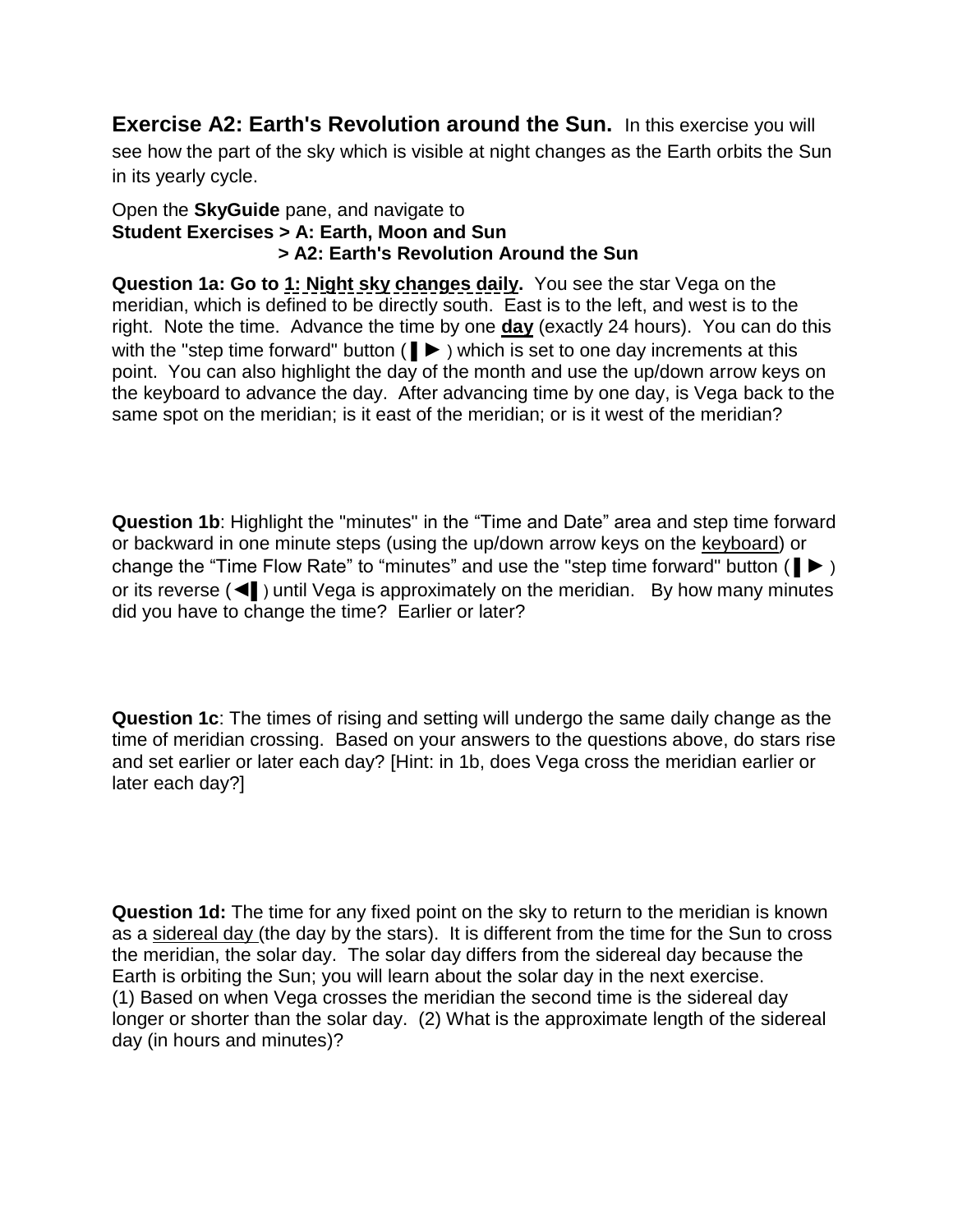**Question 2a: Go to 2: Constellations shift throughout the year.** The constellation Pisces is on the meridian at midnight on September 30. Use the "step time forward" button ( $\blacksquare$ ) to advance by one month (or highlight the "month" and step forward one month with the arrow keys on the keyboard). **Keep the time the same!** (1) Is the constellation Pisces east or west of the meridian? (2) Does that agree or disagree with your answers to question 1?

**Question 2b**: Step time forward until Pisces is back on the meridian at midnight. You can use a star or even the word "Pisces" to get it back very close to the starting point. Advance by months until you are close and then advance by days. To advance by days, either change the "Time Flow Rate" to "days" and use the "step time forward" button (▌► ) or highlight the date and use the up/down arrows on the keyboard.

How long has it taken from September 30?

**Question 2c**: (1) Multiply the number you found in **question 1b** by 365. This is the **approximate** number of minutes that rising, meridian crossing, and setting all change in one year. **Show the numbers you used in your calculation and the answer. (for an example with the wrong numbers, you might write 365 x 10 = 3650).**

(2) Next, divide this result by 1440 (the number of minutes in a **day**). Show your calculation as above. This will be the approximate number of days that these times change over the course of a year. It is only approximate because in 1b we ignored seconds and only looked at minutes. **As above, show the calculation.** Round your answer off to the nearest day!

**Question 2d**: Based on the answer to 2c, what happens to the rising, meridian crossing, and setting times of stars after one year has passed? If there is a shift of exactly one day, how would the times on a clock compare to one year previous?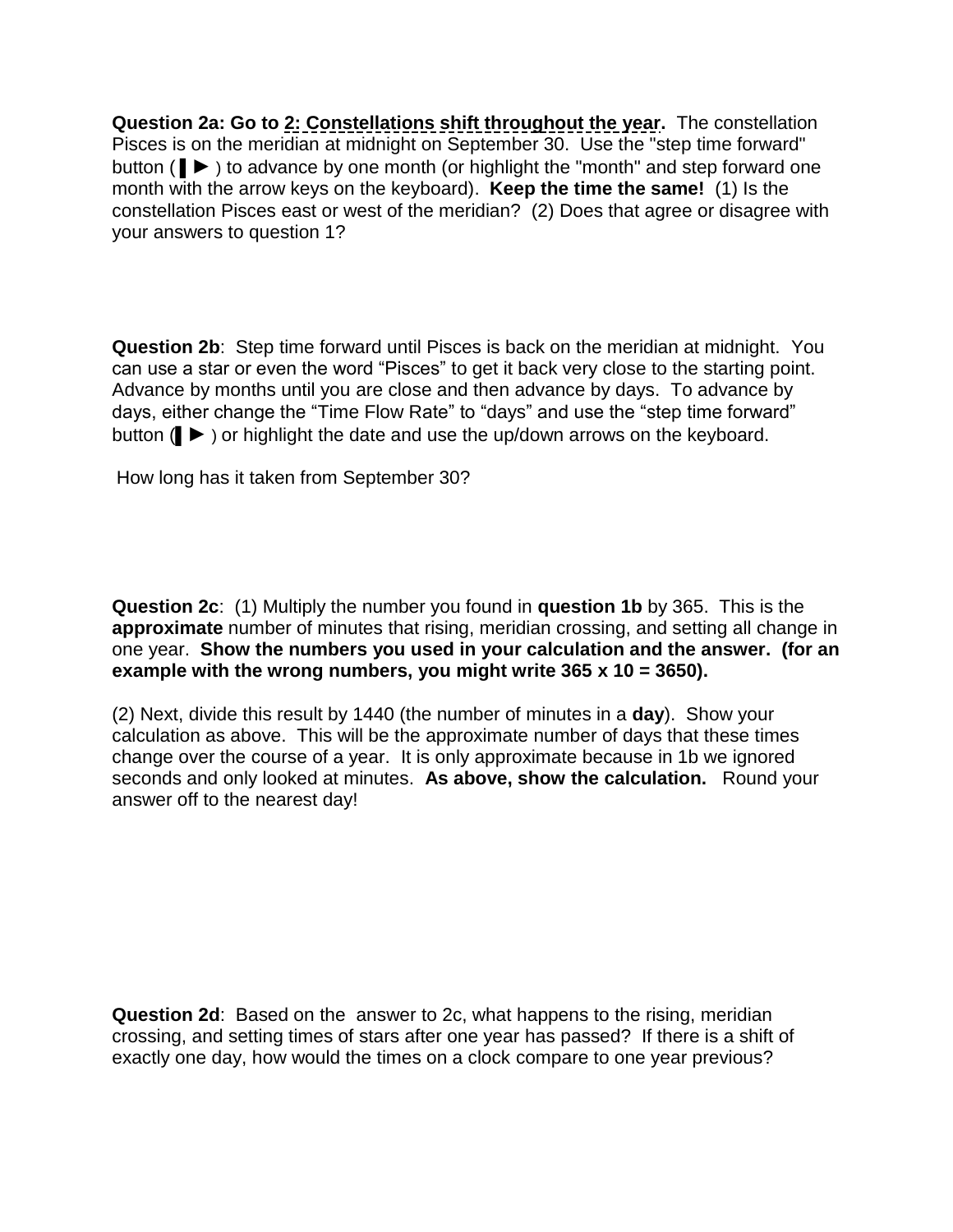**Question 3: Go to 3: The cause of shifting constellatons.** Imagine yourself on the Sun, looking at the Earth and the sky behind it (which a person on the Earth could see at night). Press the "run time forward" button (►) to advance time by days. Which of the following statements is correct?

- **a.** The nighttime side of the Earth always faces the same constellation.
- **b.** The Earth does not rotate.
- **C.** The nighttime side of the Earth faces different parts of the sky during the year.
	- **d.** The sky rotates around the Earth.

**Question 4:** What causes the slow shift of the stars and constellations from one night to the next?

- **a.** The changing Earth-Sun distance.
- **b.** The stars' motion through space.
- **c.** The Earth's daily rotation.
- **d.** The Earth's revolution around the Sun once a year.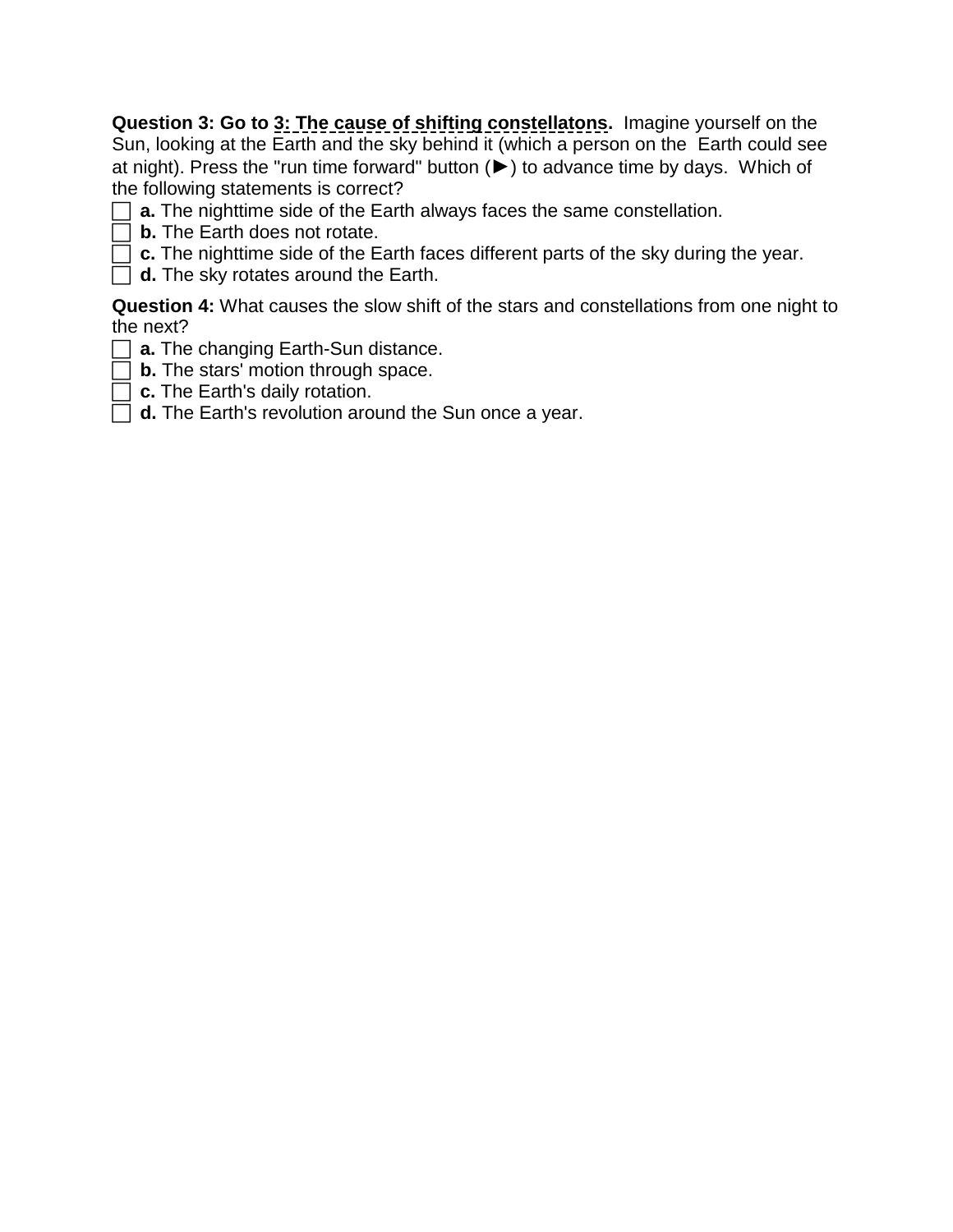**Exercise A7: Solar and Sidereal Days.** The previous exercise addressed the sidereal day, the length of the day as measured by the stars. In this exercise you will see how the length of the day as measured by the Sun is not always 24 hours. Even though the Earth spins at a constant rate, it does not orbit the Sun at a constant rate, as explained by Kepler's second law. The interaction changes the time at which the Sun passes the meridian (solar noon).

## Open the **SkyGuide** pane, and navigate to **Student Exercises > A: Earth, Moon and Sun > A7: Solar and Sidereal Days**

**Question 1a: Go to 1: Apparent solar day.** Follow the instructions in the program. You must **click** at the appropriate location to zoom in on the Sun. After one 24 hour period (known as one "mean solar day"), is the Sun exactly on the meridian, east of it, or west of it? Remember, east is to the left, west is to the right.

**Question 1b:** Continue with the instructions to get the Sun back on the meridian (either use the "step time forward" button (▌► ) set to 1 second increments or click on the seconds in the time readout and use the keyboard arrow keys).(1) Did you move time forward or back? (2) Is the Sun on the meridian before or after noon as measured by the clock?

**Question 1c:** What is the approximate length of an "apparent solar day" from June 21, 2010 to June 22, 2010 (the time from one meridian crossing to the next) to the second?